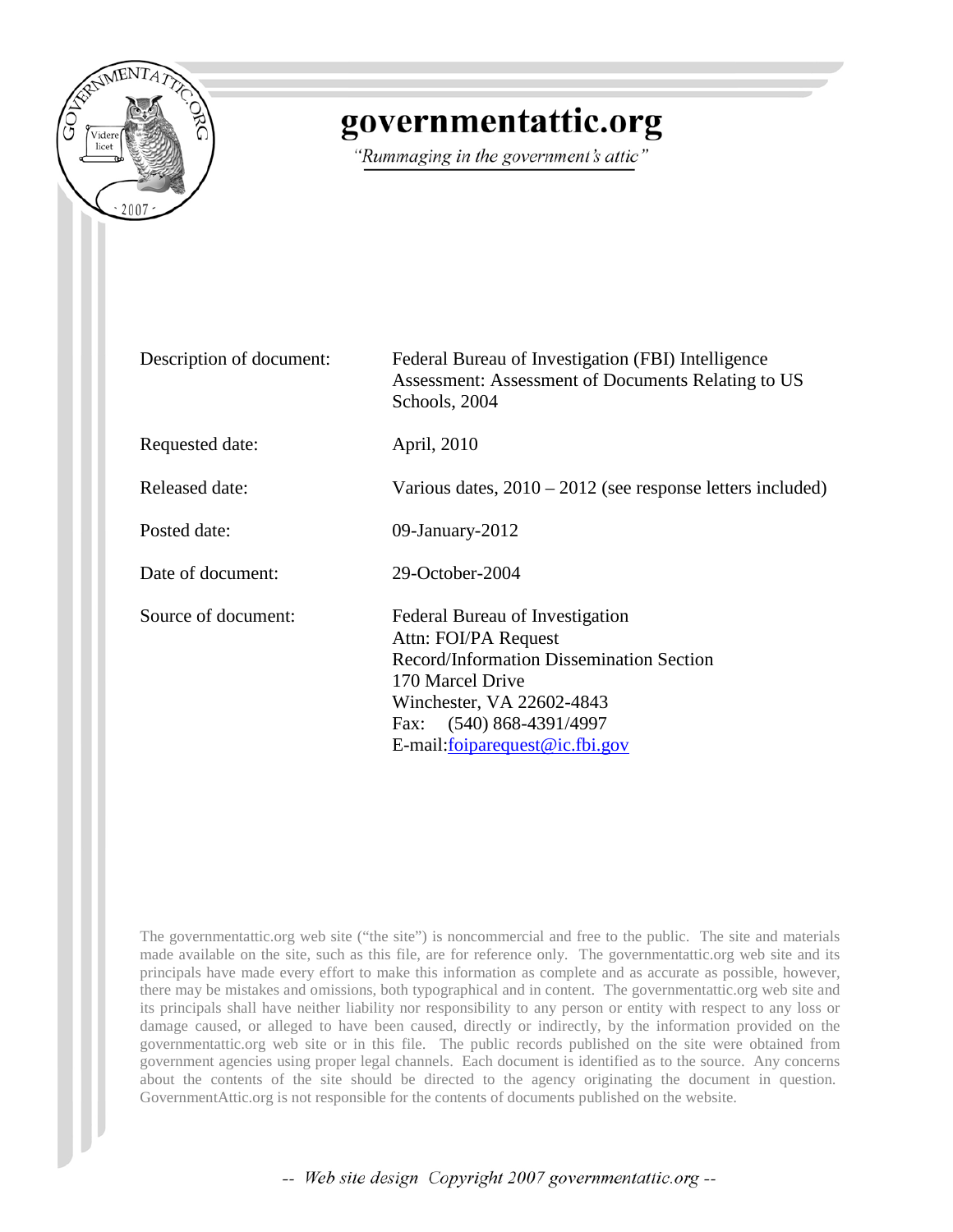

Federal Bureau of Investigation

*Washington, D.C. 20535* 

April 29, 2010

FOIPA Request No.: 1146949-000 Subject: IRAQI US SCHOOL THREAT

- $\boxtimes$ This acknowledges receipt of your Freedom of Information-Privacy Acts (FOIPA) request to the FBI. The FOIPA number listed above has been assigned to your request.
- $\Box$  For an accurate search of our records, please provide the complete name, alias, date and place of birth for the subject of your request. Any other specific data you could provide such as prior addresses, or employment information would also be helpful. If your subject is deceased, please include date and proof of death.
- $\Box$  To make sure information about you is not released to someone else, we require your notarized signature or, in place of a notarized signature, a declaration pursuant 28 U.S.C. § 1746. For your convenience, the reverse side of this letter contains a form which may be used for this purpose.
- o If you want the FBI's Criminal Justice Information System (C.IIS) to perform a search for your arrest record, please follow the enclosed instructions in Attorney General Order 556-73. You must submit fingerprint impressions so a comparison can be made with the records kept by CJIS. This is to make sure your information is not released to an unauthorized person.
- $\boxtimes$ We are searching the indices to our Central Records System for the information you requested, and will inform you of the results as soon as possible.
- $\Box$  Processing delays have been caused by the large number of requests received by the FBI. We will process your request(s) as soon as possible.

Your request has been assigned the number indicated above. Please use this number in all correspondence with us. Your patience is appreciated.

Very truly yours,

David M. Hardy Section Chief, Record/Information Dissemination Section Records Management Division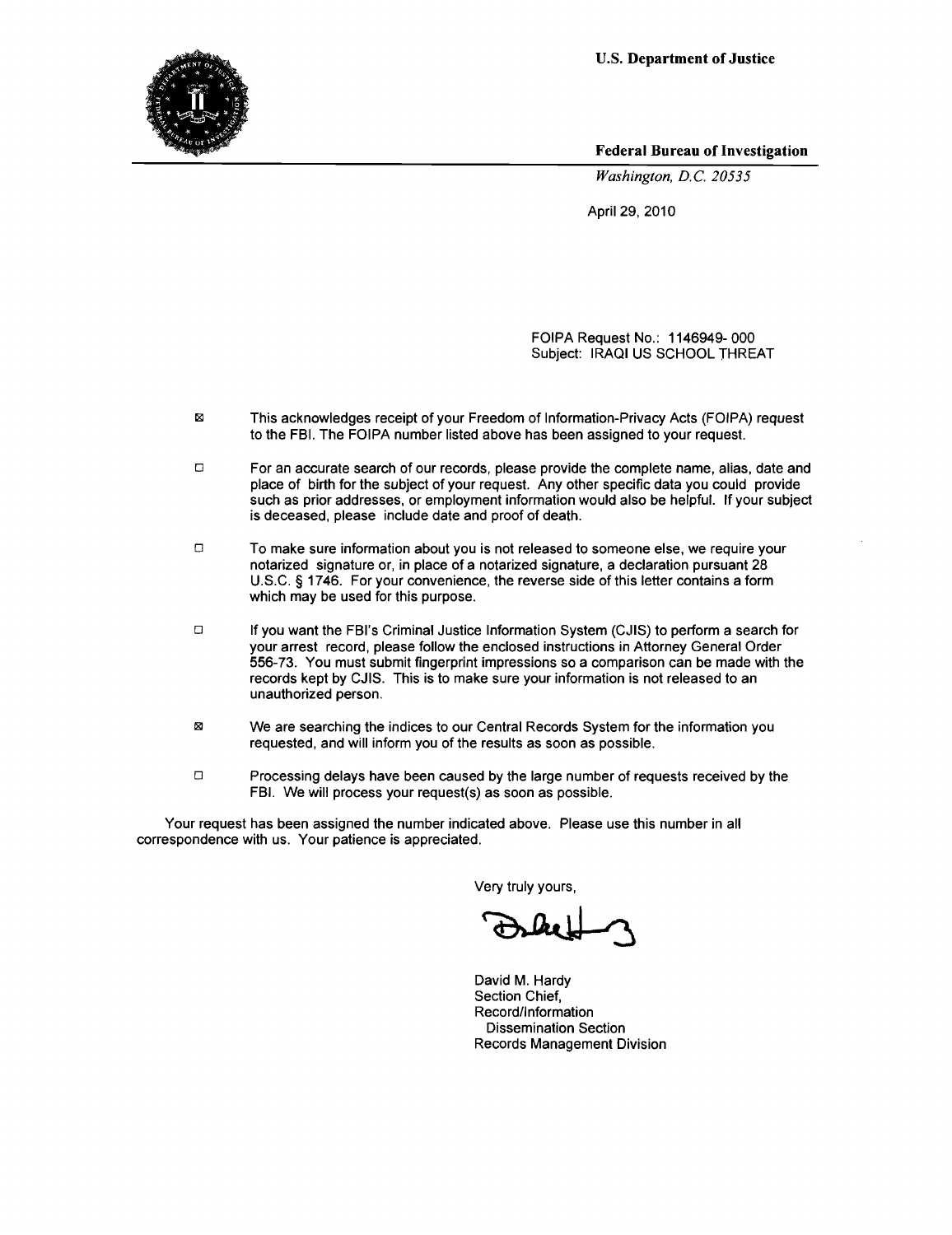

May 3, 2010

### Re: DHS/OS/PRIV 10-0619

This acknowledges receipt of your Freedom of Information Act (FOIA) request to the Department of Homeland Security (DHS), dated April 7, 2010, and received in this office April23, 2010. You are seeking the 2004 discovery of and follow-up actions related to a computer disk in Iraq containing photos of schools in about a half-dozen US states, including New Jersey, Florida, and California, and diagrams and emergency information for the school districts.

Due to the increasing number of FOIA requests received by this office, we may encounter some delay in processing your request. Per Section 5.5(a) of the DHS FOIA regulations, 6 C.F.R. Part 5, the Department processes FOIA requests according to their order of receipt. Although DHS' goal is to respond within 20 business days of receipt of your request, the FOIA does permit a 10 day extension of this time period. As the subject matter of your request is of substantial interest to two or more components of this Department or of substantial interest to another agency, we will need to consult with those entities before we issue a final response. Due to these unusual circumstances, DHS will invoke a 10-day extension for your request, as allowed by Title 5 U.S.C. § 552(a)(6)(B). If you care to narrow the scope of your request, please contact our office. We will make every effort to comply with your request in a timely manner.

Provisions of the Act allow us to recover part of the cost of complying with your request. We shall charge you for records in accordance with the DHS Interim FOIA regulations as they apply to non-commercial requestors. As a non-commercial requestor you will be charged 10-cents a page for duplication, although the first 100 pages are free, as are the first two hours of search time, after which you will pay the per quarter-hour rate (\$4.00, \$7.00, \$10.25) of the searcher. You stated in your request that you are willing to pay assessable fees up to \$50.00. You will be contacted before any additional fees are accrued.

We have queried the appropriate component of DHS for responsive records. If any responsive records are located, they will be reviewed for determination of releasability. Please be assured that one of the processors in our office will respond to your request as expeditiously as possible. We appreciate your patience as we proceed with your request.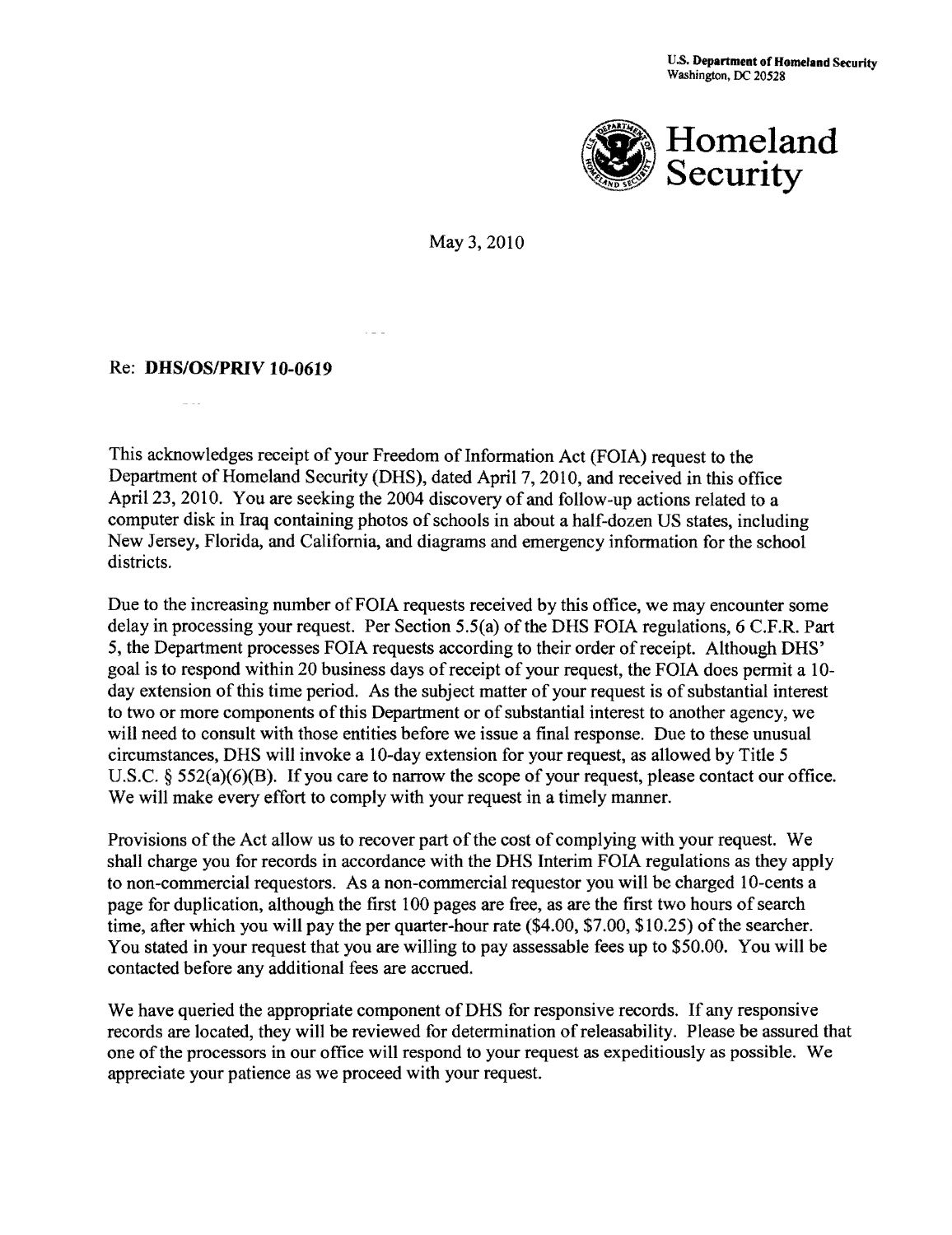Your request has been assigned reference number **DHS/OS/PRIV 10-0619.** Please refer to this identifier in any future correspondence. You may contact this office at 1-866-431-0486 or 703- 235-0790.

Sincerely,

Disclosure & FOIA Operations Manager Sabrina Burroughs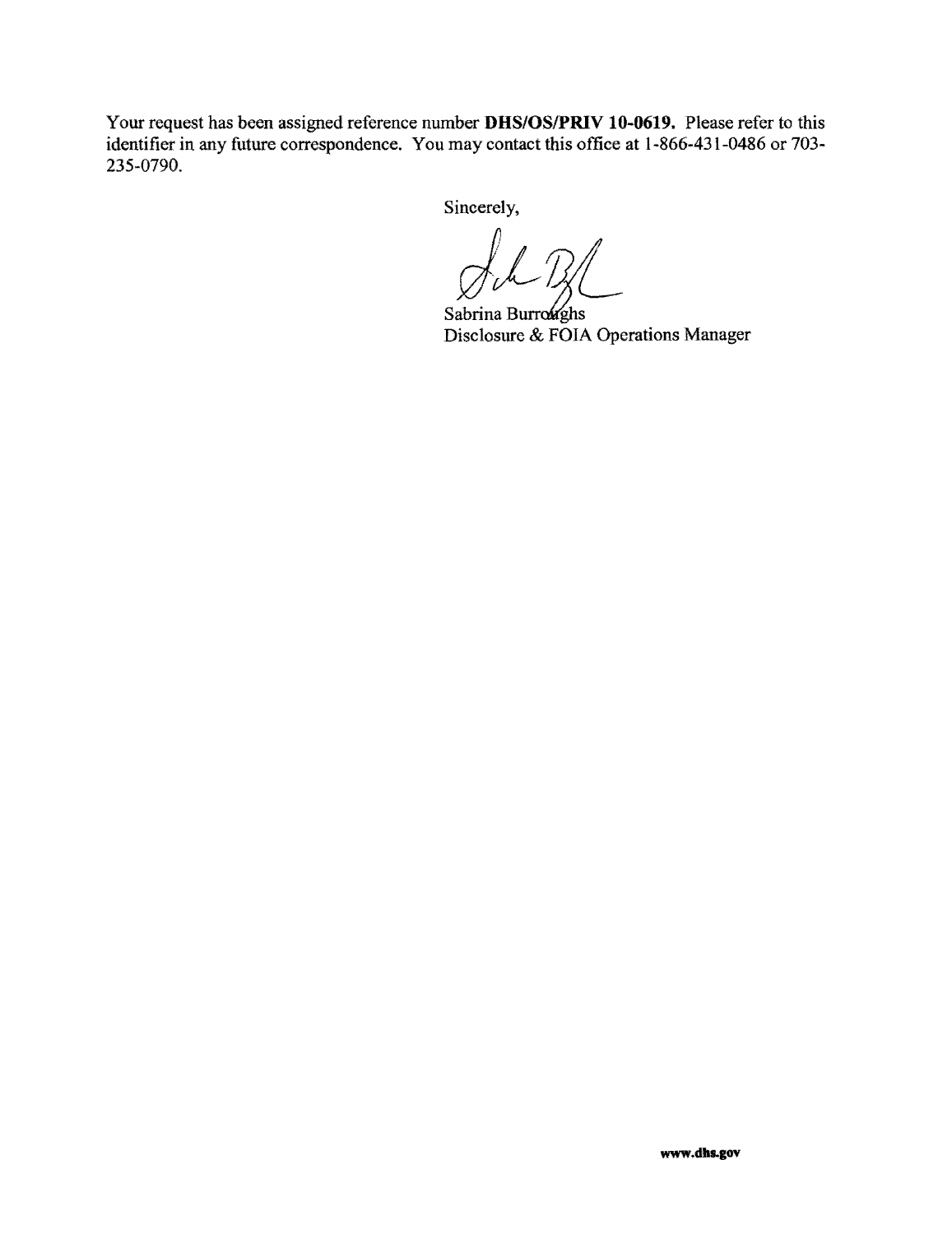

May 21, 2010

### Re: **DHS/OS/PRIV 10-0619**

This is the final response to your Freedom of Information Act (FOIA) request to the Department ofHomeland Security (DHS), dated April 7, 2010, and received in this office April 23, 2010. You are seeking the 2004 discovery of and follow-up actions related to a computer disk in Iraq containing photos of schools in about a half-dozen US states, including New Jersey, Florida, and California, and diagrams and emergency information for the school districts.

We conducted a comprehensive search of files for records that would be responsive to your request. Unfortunately, we were unable to locate or identify any responsive records.

While an adequate search was conducted, you have the right to appeal this determination that no records exist that would be responsive to your request. Should you wish to do so, you must send your appeal and a copy of this letter, within 60 days of the date of this letter, to: Associate General Counsel (General Law), U.S. Department of Homeland Security, Washington, D.C. 20528, following the procedures outlined in the DHS FOIA regulations at 6 C.F.R. § 5.9. Your envelope and letter should be marked "FOIA Appeal." Copies of the FOIA and DHS regulations are available at www.dhs.gov/foia.

Provisions of the FOIA allow us to recover part of the cost of complying with your request. In this instance, because the cost is below the \$14 minimum, there is no charge.

Your request has been assigned reference number **DHS/OS/PRIV 10-0619.** Please refer to this identifier in any future correspondence. You may contact this office at 1-866-431-0486 or 703- 235-0790.

Sincerely.

Vania T. Lockett Associate Director, Disclosure & FOIA Operations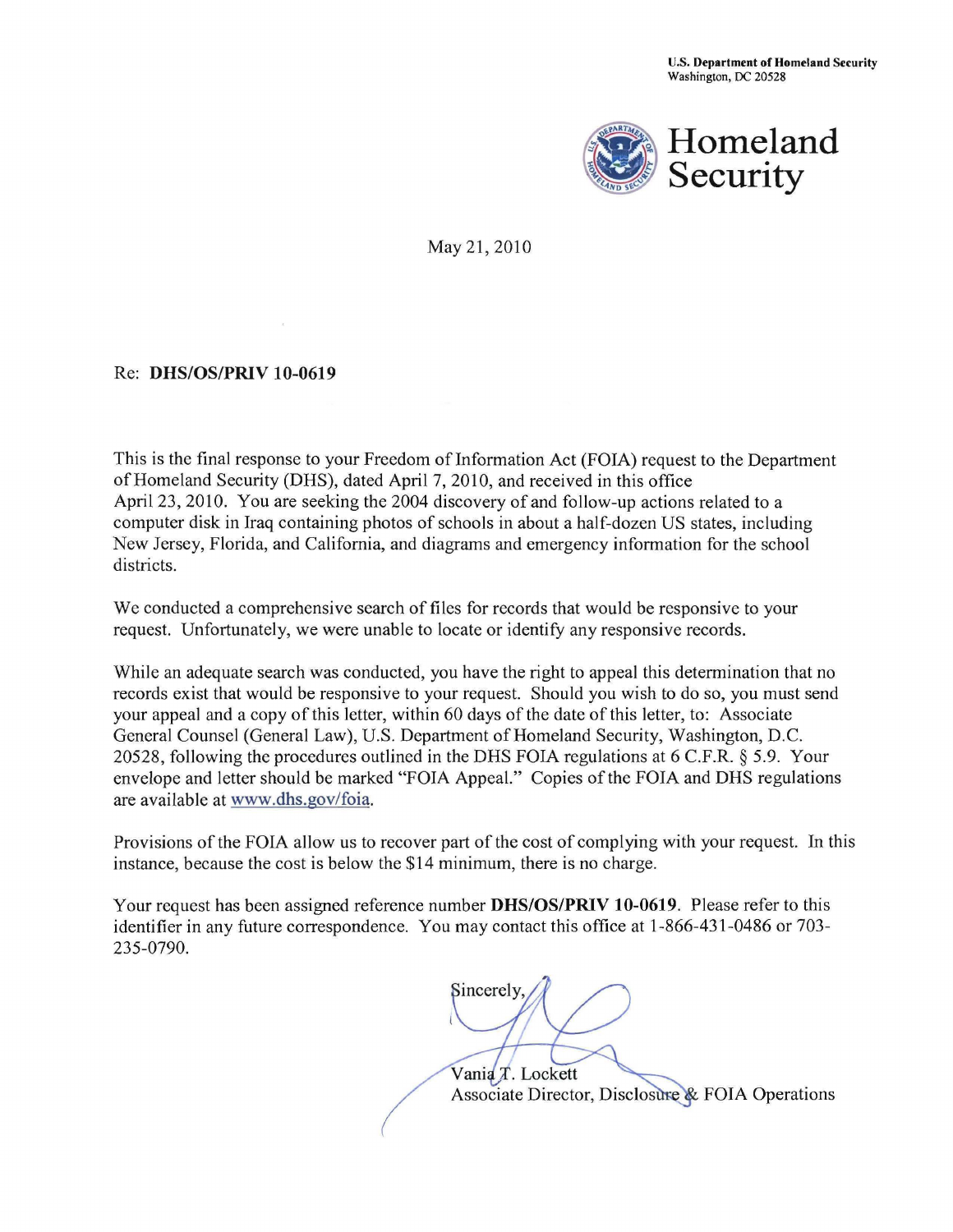

**Federal Bureau of Investigation** 

*Washington, D.C. 20535*  August 04, 2010

Request No: 1146949-000 Subject: IRAQI US SCHOOL THREAT

The purpose of this letter is to advise you of the status of your pending Freedom of Information/Privacy Acts (FOIPA) request at the Federal Bureau of Investigation (FBI). Currently your request is being reviewed by an analyst. The analyst will confirm that all records are responsive to your request and apply exemptions allowed under FOIPA. If your request is for sensitive national security information, then the records must undergo a systematic declassification review prior to application of FOIPA exemptions. Large requests take the longest time to be processed by an analyst.

You may inquire as to the status of your request by calling the FBI's FOIPA Public Information Center at 540-868-4593.

 $\mathcal{L}^{\mathcal{A}}$  and  $\mathcal{L}^{\mathcal{A}}$  and  $\mathcal{L}^{\mathcal{A}}$ 

Sincerely yours,

David M. Hardy Section Chief, Record/Information Dissemination Section Records Management Division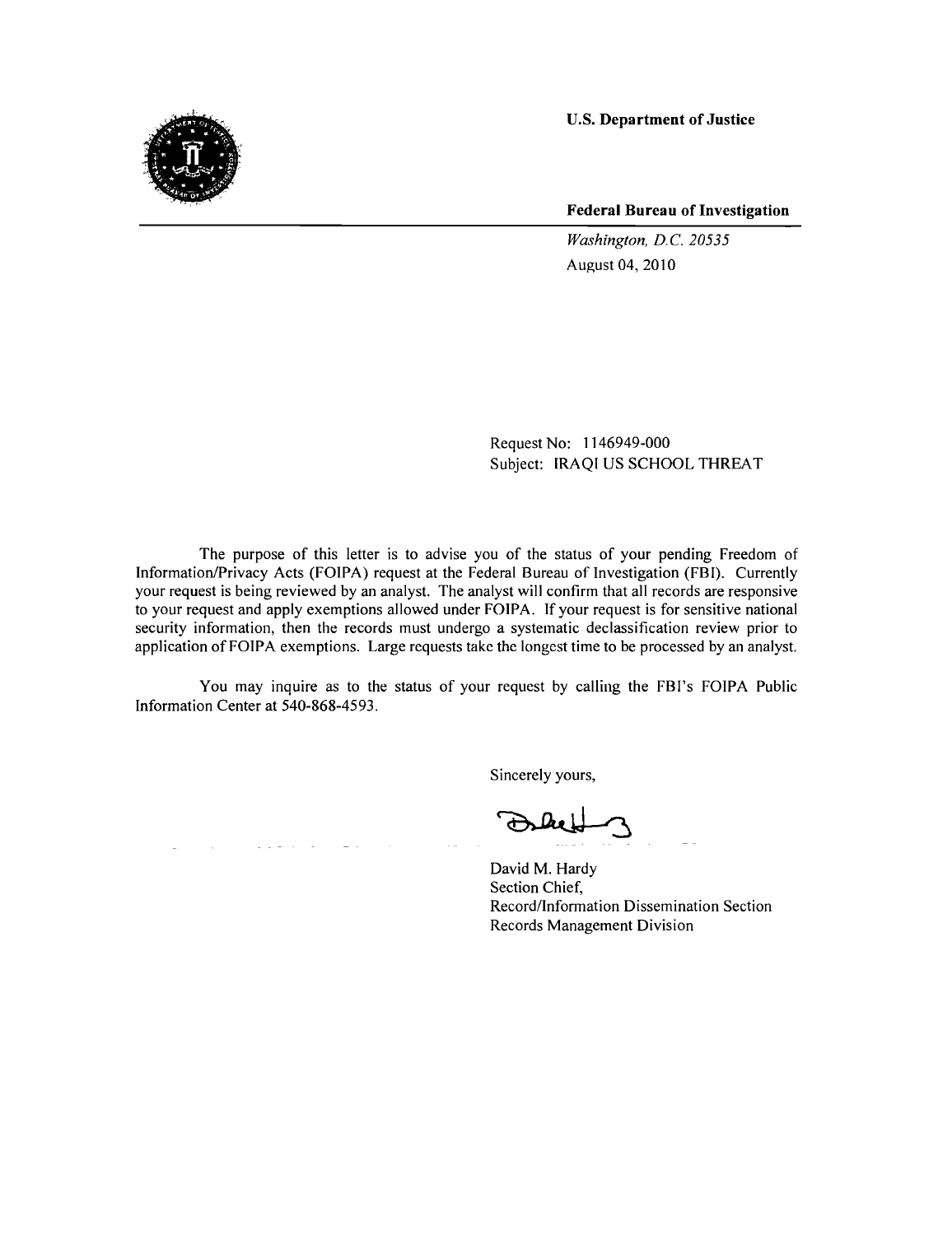

**Federal Bureau of Investigation** 

*Washington, D.C. 20535*  November 02, 2010

Request No: 1146949-000 Subject: IRAQI US SCHOOL THREAT

The purpose of this letter is to advise you of the status of your pending Freedom of Information/Privacy Acts (FOIPA) request at the Federal Bureau of Investigation (FBI). Currently your request is being reviewed by an analyst. The analyst will confirm that all records are responsive to your request and apply exemptions allowed under FOIPA. If your request is for sensitive national security information, then the records must undergo a systematic declassification review prior to application of FOIPA exemptions. Large requests take the longest time to be processed by an analyst.

You may inquire as to the status of your request by calling the FBI's FOIPA Public Information Center at 540-868-4593.

Sincerely yours,

Sidel

David M. Hardy Section Chief, Record/Information Dissemination Section Records Management Division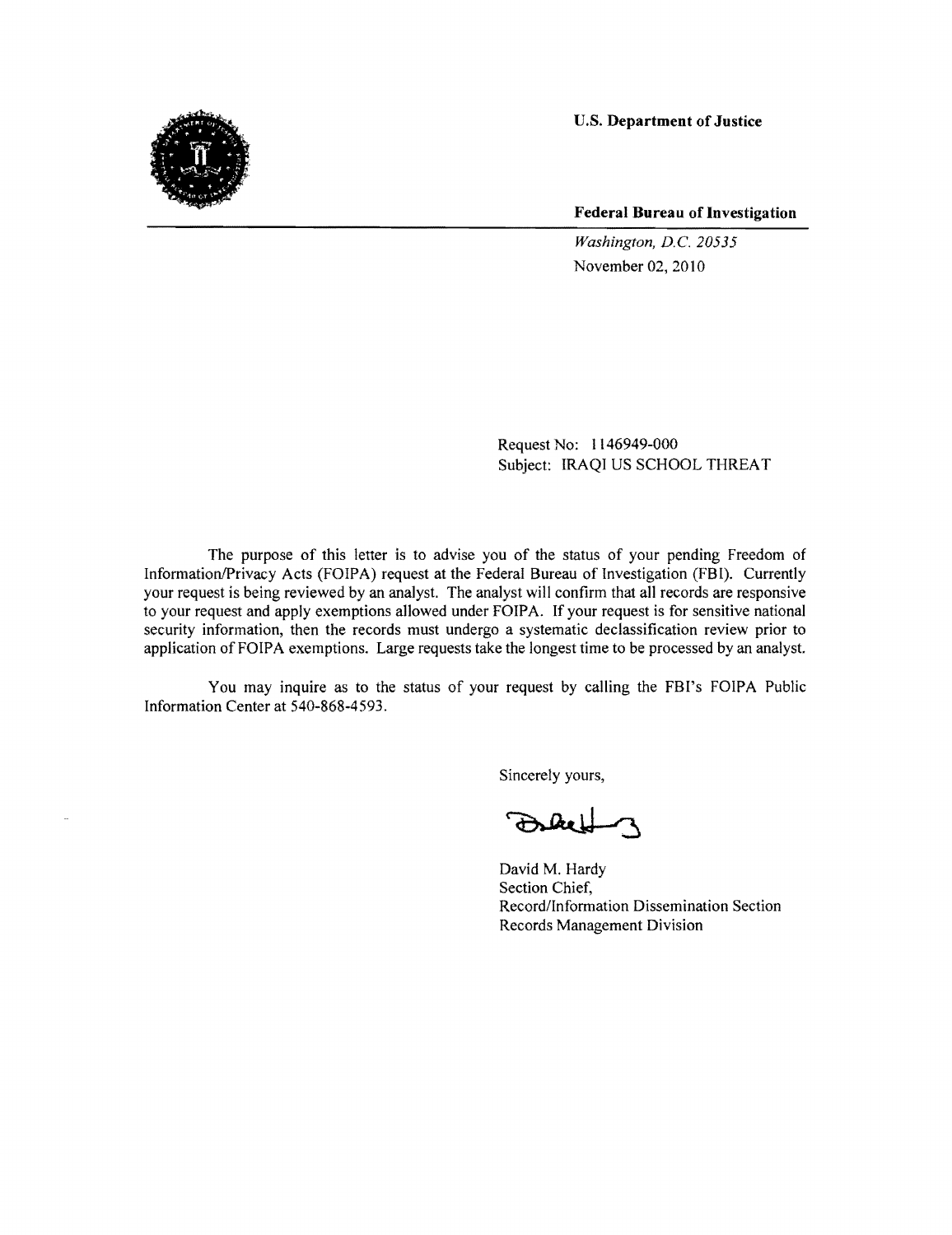Federal Bureau of Investigation

*Washington, D.C. 20535* 

December 29, 2011

FOIPA Request No.: 1146949- 000 Subject: IRAQI US SCHOOL THREAT

This is in further reference to your Freedom of Information Act (FOIA) request concerning the above captioned subject.

As a result of having completed consultation with the Defense Intelligence Agency (DIA), portions of the information have been declassified. Excisions were made by the DIA pursuant to Title 5, U.S. Code, Section 552, subsections (b)(1) of the Freedom of Information Act and Executive Order 13526, Section 1.4(c). The releasable information is enclosed.

The DIA official responsible for the DIA determination is Alesia Y. Williams, Chief, Freedom of Information Act Staff. You have the right to appeal any DIA decision by addressing your appeal to the DIA FOIA Requester Service Center, Washington, D.C. 20340-5100. Should you decide to do this, please explain the basis of your appeal.

Additional deletions have been made by the FBI pursuant to Title 5, U.S. Code, Section 552, subsections (b)(6) and (b)(7)(C) of the Freedom of Information Act. An explanation of the exemptions is enclosed.

You have the right to appeal any denials in this release. Appeals should be directed in writing to the Director, Office of Information Policy (OIP), U.S. Department of Justice, 1425 New York Ave., NW, Suite 11050, Washington, D.C. 20530-0001. Your appeal must be received by OIP within sixty (60) days from the date of this letter in order to be considered timely. The envelope and the letter should be clearly marked "Freedom of Information Appeal." Please cite the FOIPA Request Number assigned to your request so that it may be identified easily.

Very truly yours,

David M. Hardy Section Chief Record/Information Dissemination Section Records Management Division

Enclosure(s)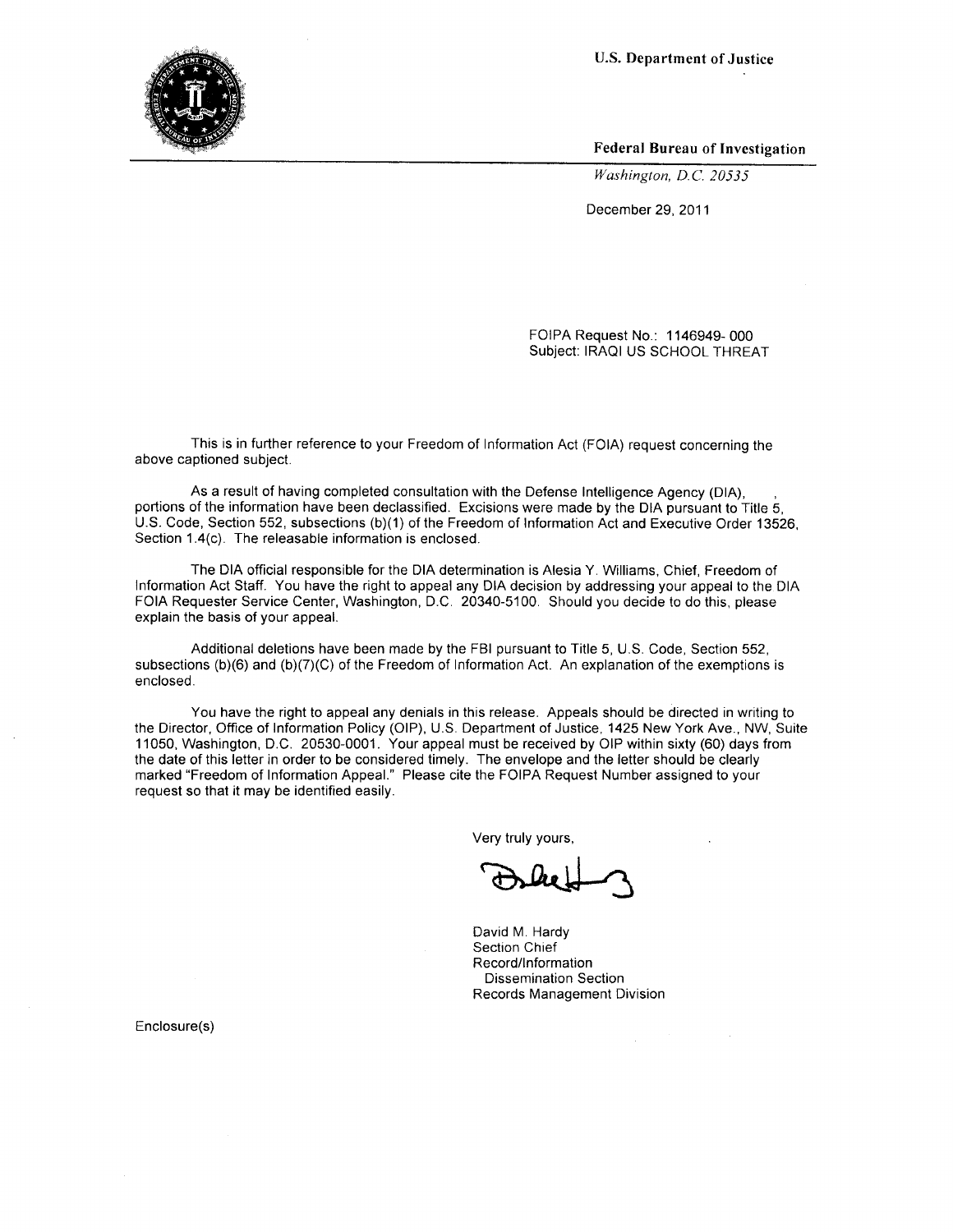



## **(U) Assessment of Documents Relating to US Schools**

**29 October 2004** 

Bracket FOPS page 4 para 2 per OGA letter dated 7/15/11

DOD information declassified per letter dated 7/15/11

> i i

DATE: 02-03-2011 FBI INFO. CLASSIFIED BY uc/baw 60324  $REASON: 1.4 (c)$ DECLASSIFY ON: 02-03-2036

SECRET/*D*OFORN//10292029

CL  $BYxG3$  $CL$   $RÉASON: 1.5(c)$ DECL ON: 10292029

~---=----~~~-------==----J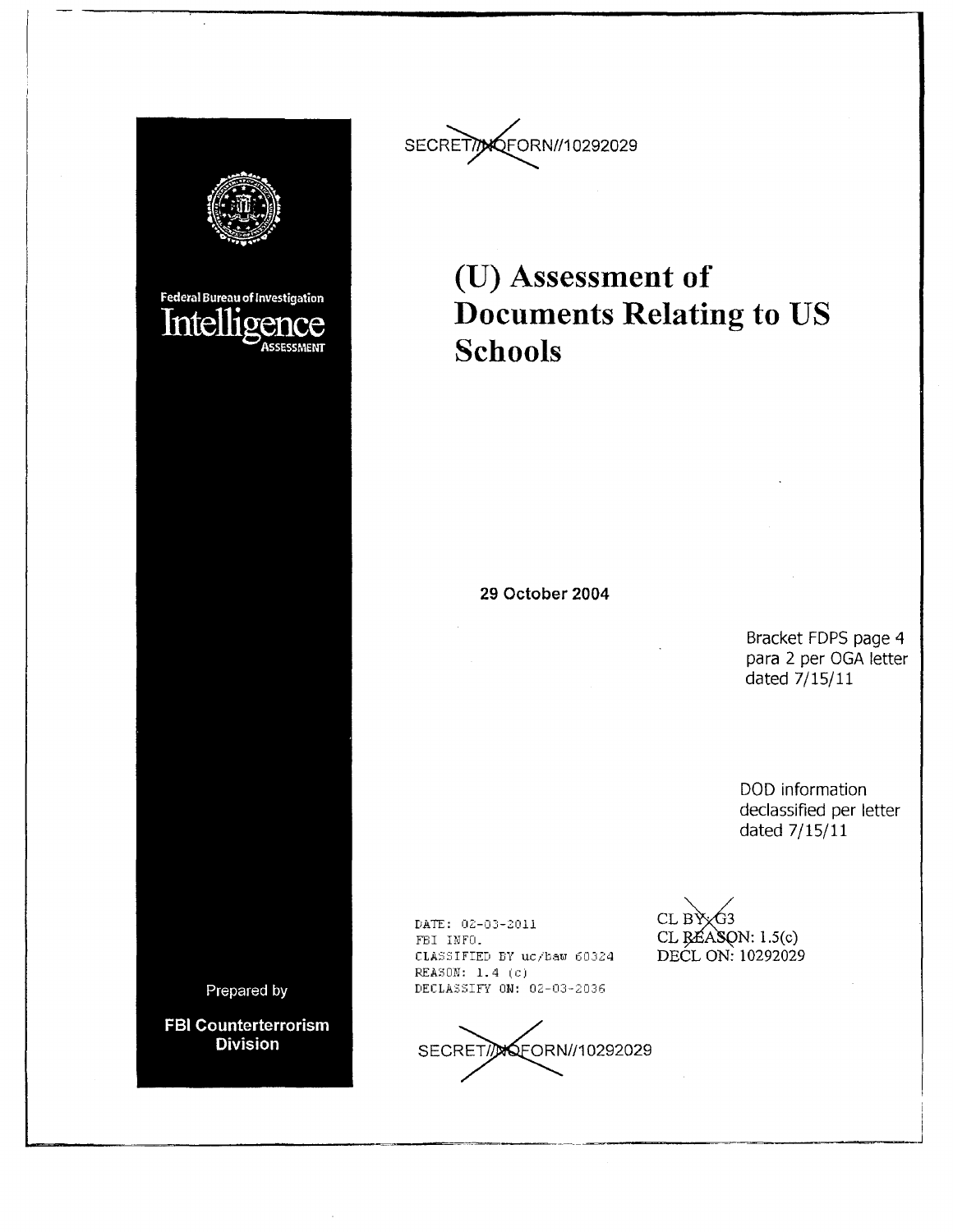

(S/INF) **Threat** Assessment

#### ~xec\_!!tive **Summary:**

(U)

~A review ofCDs obtained from a Department ofDefense (DoD) Tactical HUMINT team source in Iraq containing US school related data does not provide sufficient information to determine whether the CDs represent a current threat to US schools. Until more information is obtained concerning the associations, activities, and intentions of the owner of the CDs, and whether any of the school related material was transferred to a terrorist group with operational capabilities in the US to sunnort any pre-operational planning, a definiti assessment cannot be made.



• (SME) The school information on the CDs was collected prior to the early September 2004 Chechen rebel attack on the elementary school in Beslan, Russia.

This intelligence assessment was produced by the FBI's Counterterrorism Division with a contribution from DHS.



bl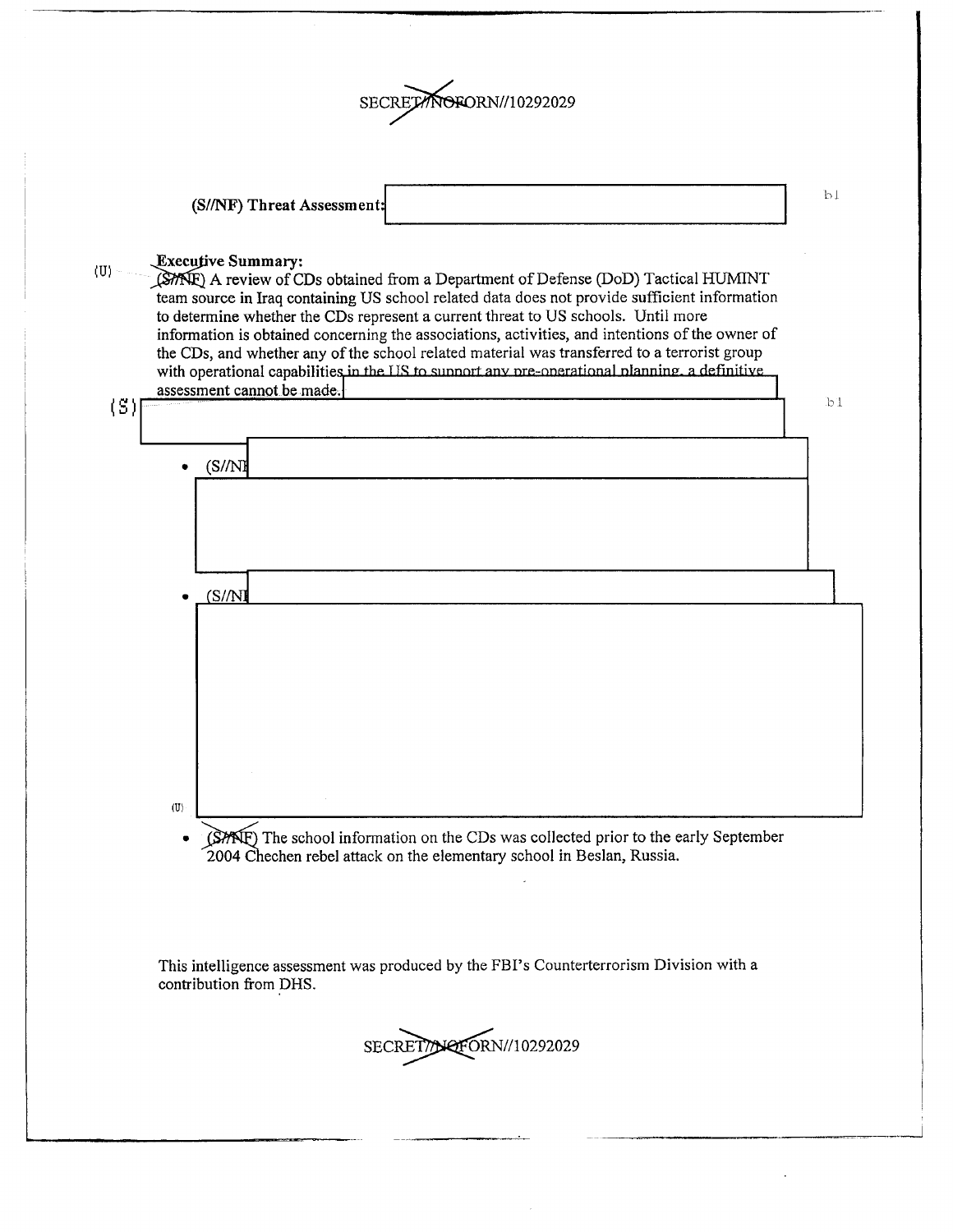

#### *Background*

 $\langle 0 \rangle$ 

(U)

| Duckgrouna                                                                                                                                                                                                                                                                                                                                                                                                                                                                                                                                                                                                                                                                                                                                                                                                                                                                                                                                                                                                                     |                                                                                                                                                                                     |           |        |
|--------------------------------------------------------------------------------------------------------------------------------------------------------------------------------------------------------------------------------------------------------------------------------------------------------------------------------------------------------------------------------------------------------------------------------------------------------------------------------------------------------------------------------------------------------------------------------------------------------------------------------------------------------------------------------------------------------------------------------------------------------------------------------------------------------------------------------------------------------------------------------------------------------------------------------------------------------------------------------------------------------------------------------|-------------------------------------------------------------------------------------------------------------------------------------------------------------------------------------|-----------|--------|
| $\mathbb{C}$ SHNE): On 25 July 2004, a DoD source with direct access and undetermined reliability<br>provided Coalition Forces with 17 CDs, one of which contained unrecoverable data, 2 VHS<br>tapes, and an identification card bearing the name and photograph of<br>The CDs contained a variety of open-source information ranging from articles<br>pertaining to nuclear physics research, extremist Islamic writings, Federal Emergency<br>Management Agency (FEMA) guidelines on emergency preparedness, and collected<br>information on US schools. The information on US schools includes multiple references to<br>US school safety policies, physical security measures, access control, emergency planning,<br>floor plans, building and ground security items, and response and recovery measures.<br>Specific schools and school districts cited include schools located in Georgia, New Jersey,<br>Pittsburgh, Kansas City, Baltimore, San Diego, Los Angeles, Phoenix, Philadelphia, Virginia,<br>and Florida. |                                                                                                                                                                                     | bб<br>b7C |        |
| (STAF) Three of the 17 CDs discovered, and many of the data files contained in the CDs, bear<br>the name<br>on them.<br>degree in nuclear physics in 2003 and is pursuing a PhD in nuclear physics at the University<br>of Mosul. According to the source who provided the materials, the CDs were allegedly<br>hidden in the home of a relative in<br>is believed to have been born in<br>further questioning.<br>Overview of School Information Found on CDs                                                                                                                                                                                                                                                                                                                                                                                                                                                                                                                                                                 | who reportedly completed a master's<br>In order to escape detection by Coalition Forces.<br>and had been residing in his father's home in<br>who provided the CDs or<br>lfor<br>(S) | bε<br>b7C | bl DIA |
| (S/NF)                                                                                                                                                                                                                                                                                                                                                                                                                                                                                                                                                                                                                                                                                                                                                                                                                                                                                                                                                                                                                         |                                                                                                                                                                                     |           |        |
|                                                                                                                                                                                                                                                                                                                                                                                                                                                                                                                                                                                                                                                                                                                                                                                                                                                                                                                                                                                                                                |                                                                                                                                                                                     |           | b1     |
| SECRET/NOFORN//10292029                                                                                                                                                                                                                                                                                                                                                                                                                                                                                                                                                                                                                                                                                                                                                                                                                                                                                                                                                                                                        |                                                                                                                                                                                     |           |        |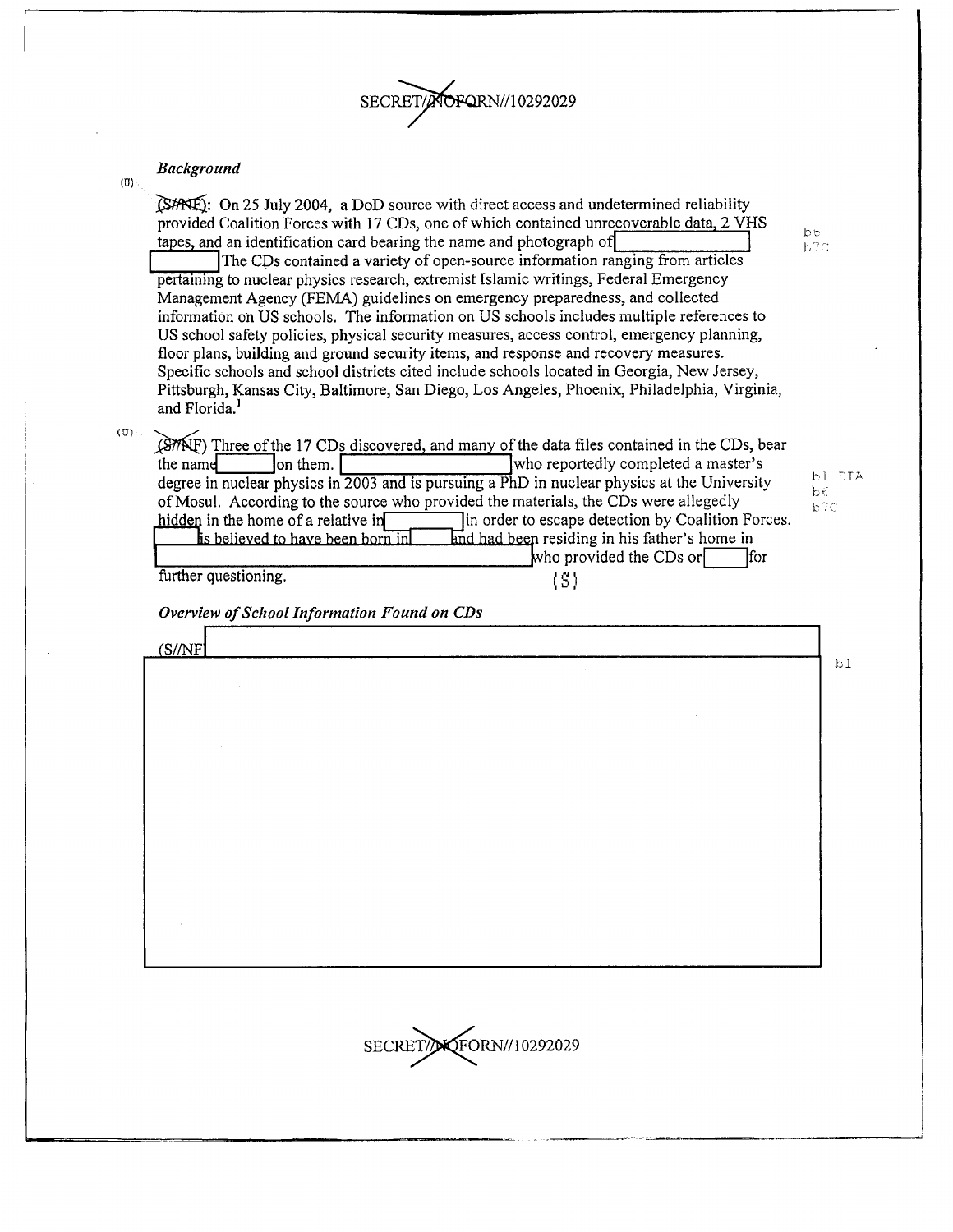SECRET/NOFORN//10292029

| (S//NF)                                                                                    |    |
|--------------------------------------------------------------------------------------------|----|
|                                                                                            | b1 |
|                                                                                            |    |
|                                                                                            |    |
|                                                                                            |    |
|                                                                                            |    |
|                                                                                            |    |
|                                                                                            |    |
| $b\epsilon$<br>(U) • <u>(BITNE)</u> According to a DoD source of undetermined reliability, |    |
| b7c<br>is<br>to participate in anti-coalition activities. (NFI)'                           |    |
|                                                                                            |    |
| (S/NF)<br>b1                                                                               |    |
|                                                                                            |    |
| (S//REL TO USA AND MCF)                                                                    |    |
|                                                                                            |    |
|                                                                                            |    |
|                                                                                            |    |
|                                                                                            |    |
| <b>Intelligence Gaps and Questions</b>                                                     |    |
| (S/NF)                                                                                     |    |
| $\mathbb{P} \, \mathbb{T}$                                                                 |    |
| (S/NF)                                                                                     |    |
|                                                                                            |    |
|                                                                                            |    |
|                                                                                            |    |
|                                                                                            |    |
| SECRET//NOEORN//10292029                                                                   |    |
|                                                                                            |    |
|                                                                                            |    |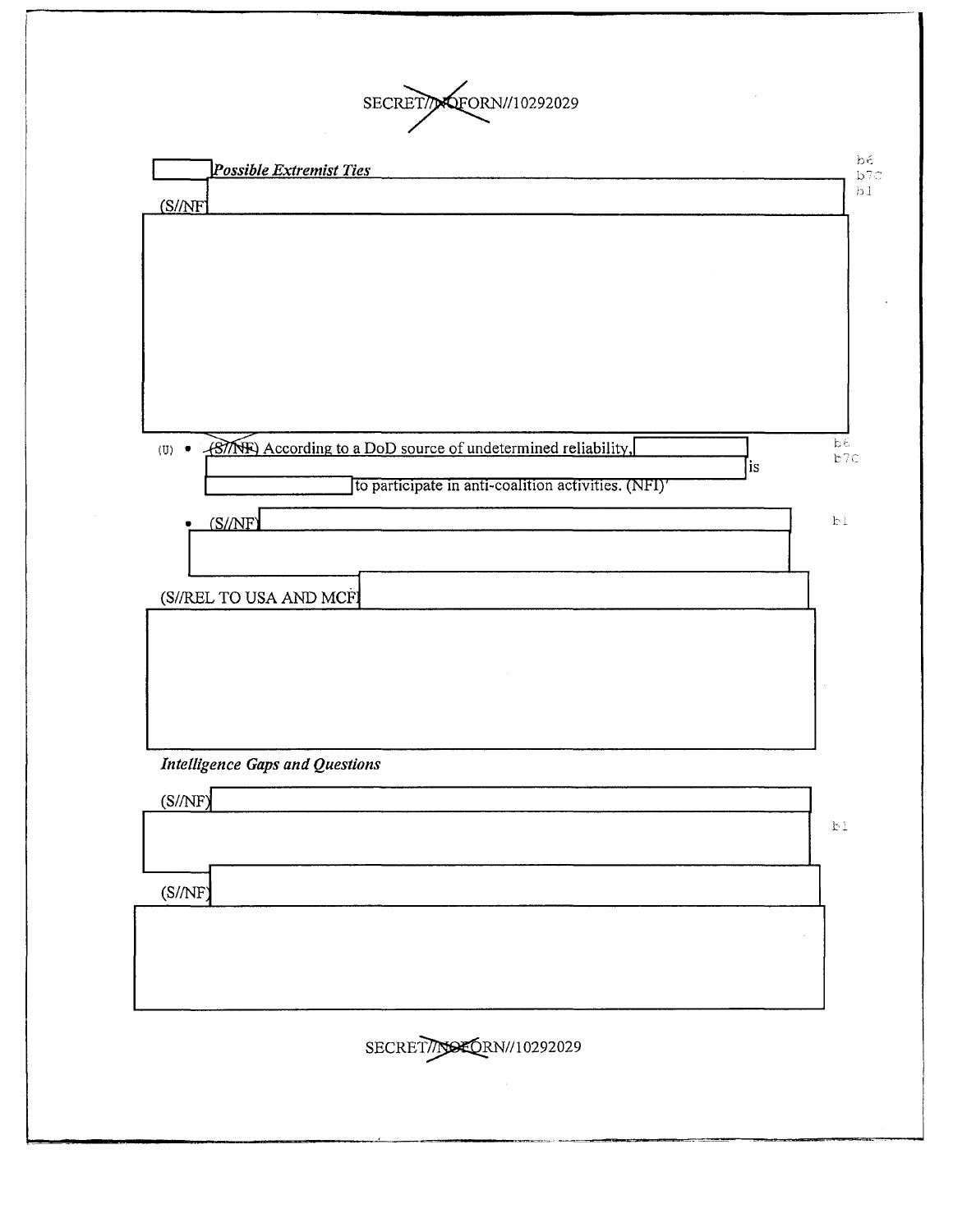

Federal Bureau of Investigation

*Washington, D.C. 20535 February 25, 2011* 

Subject: IRAQI US SCHOOL THREAT FOIPA No. 1146949- 000

The enclosed documents were reviewed under the Freedom of Information/Privacy Acts (FOIPA), Title 5, United States Code, Section 552/552a. Deletions have been made to protect information which is exempt from disclosure, with the appropriate exemptions noted on the page next to the excision. In addition, a deleted page information sheet was inserted in the file to indicate where pages were withheld entirely. The exemptions used to withhold information are marked below and explained on the enclosed Form OPCA-16a:

| Section 552        |                       | Section 552a     |
|--------------------|-----------------------|------------------|
| $\boxtimes$ (b)(1) | $\square(b)(7)(A)$    | $\square$ (d)(5) |
| $\square(b)(2)$    | $\square(b)(7)(B)$    | $\square(j)(2)$  |
| $\square(b)(3)$    | $\mathbb{Z}(b)(7)(C)$ | $\square(k)(1)$  |
|                    | $\square(b)(7)(D)$    | $\square(k)(2)$  |
|                    | $\square(b)(7)(E)$    | $\square(k)(3)$  |
|                    | $\square$ (b)(7)(F)   | $\square(k)(4)$  |
| $\square(b)(4)$    | $\square(b)(8)$       | $\square(k)(5)$  |
| $\square(b)(5)$    | $\square(b)(9)$       | $\square$ (k)(6) |
| $\boxtimes$ (b)(6) |                       | $\square(k)(7)$  |

6 page(s) were reviewed and 5 page(s) are being released.

- 181 Document(s) were located which originated with, or contained information concerning other Government agency(ies) [OGA]. This information has been:
	- $\Box$  referred to the OGA for review and direct response to you.
	- $\boxtimes$  referred to the OGA for consultation. The FBI will correspond with you regarding this information when the consultation is finished.

181 You have the right to appeal any denials in this release. Appeals should be directed in writing to the Director, Office of Information Policy, U.S. Department of Justice, 1425 New York Ave., NW, Suite 11050, Washington, D.C. 20530-0001. Your appeal must be received by OIP within sixty (60) days from the date of this letter in order to be considered timely. The envelope and the letter should be clearly marked "Freedom of Information Appeal." Please cite the FOIPA Number assigned to your request so that it may be easily identified.

 $\Box$  The enclosed material is from the main investigative file(s) in which the subject(s) of your request was the focus of the investigation. Our search located additional references, in files relating to other individuals, or matters, which may or may not be about your subject(s). Our experience has shown, when ident, references usually contain information similar to the information processed in the main file(s). Because of our significant backlog, we have given priority to processing only the main investigative file(s).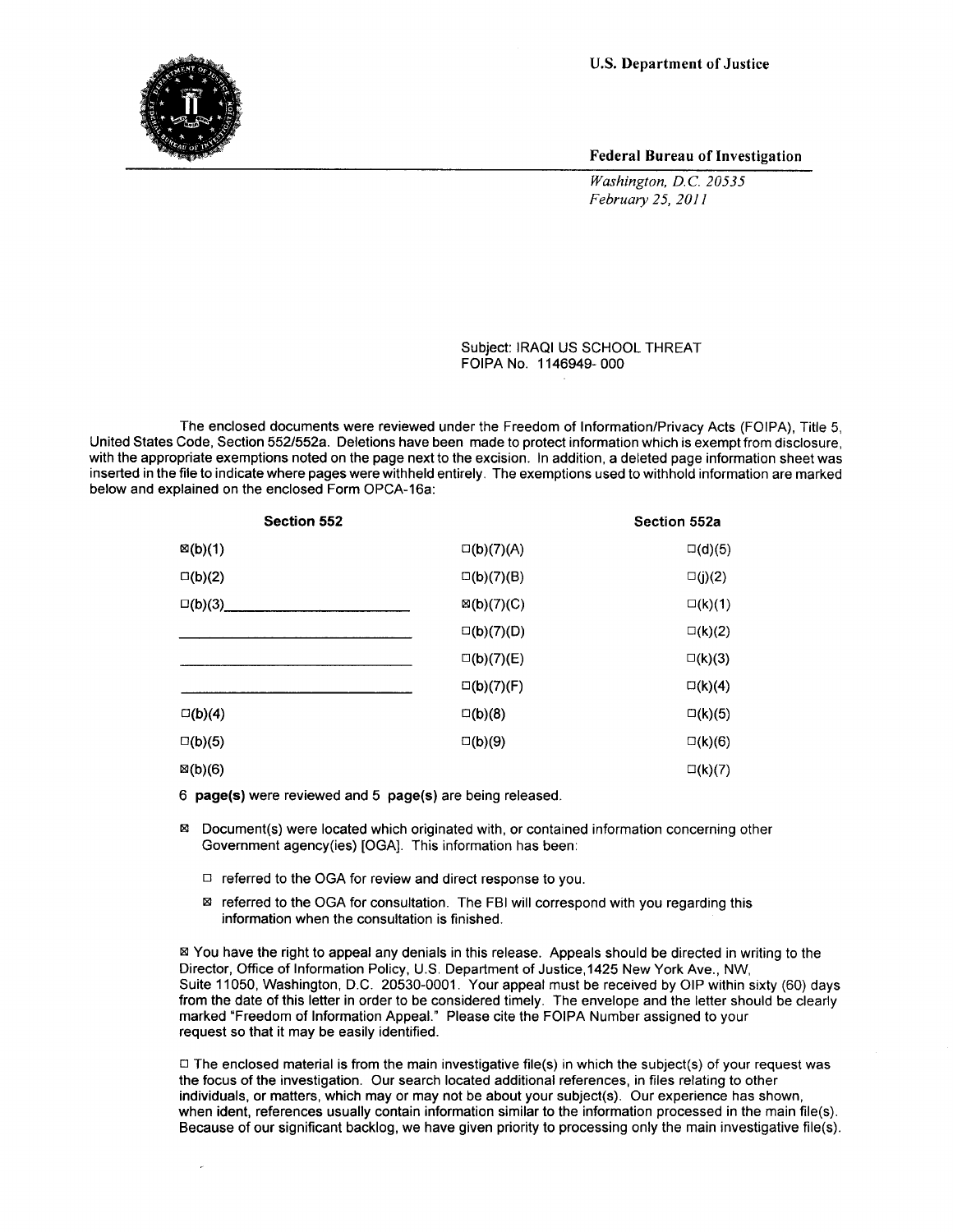If you want the references, you must submit a separate request for them in writing, and they will be reviewed at a later date, as time and resources permit.

■ See additional information which follows.

Sincerely yours,

David M. Hardy Section Chief Record/Information Dissemination Section Records Management Division

Enclosure(s)

In response to your specific Freedom of Information Act (FOIA) request submitted to FBI Headquarters, enclosed is a processed copy of the responsive documents regarding Iraqi U.S. School Threat.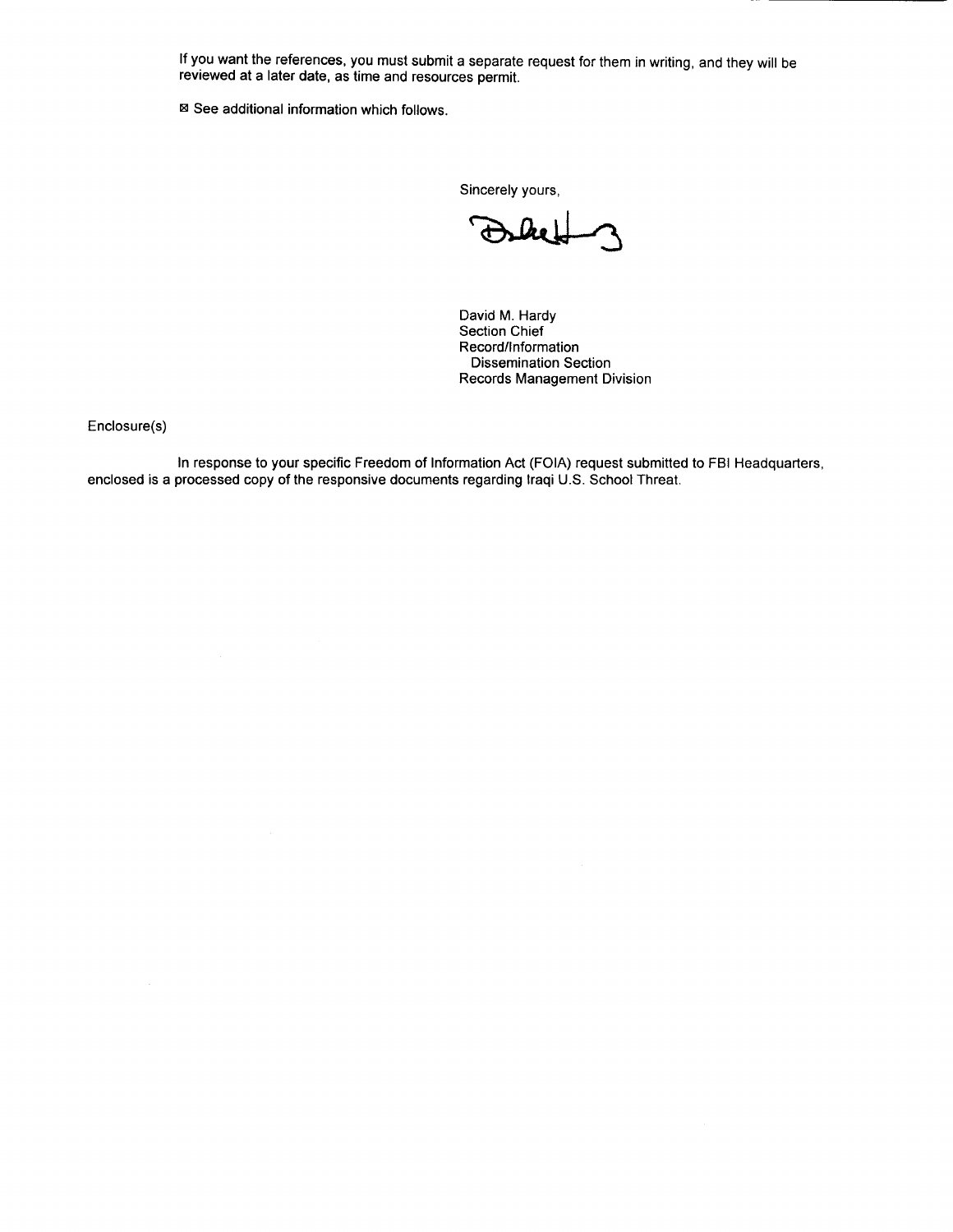#### FEDERAL BUREAU OF INVESTIGATION **FOIPA** DELETED PAGE INFORMATION SHEET

 $\mathcal{A}$ 

**Serial Description ~ COVER SHEET** 

Total Deleted Page(s) ~ 1 Page  $5 \sim b1$ 

XXXXXXXXXXXXXXXXXXXXXXXX<br>X Deleted Page(s) X<br>X No Duplication Fee X<br>XxxXXXXXXXXXXXXXXXXXXXXXXXX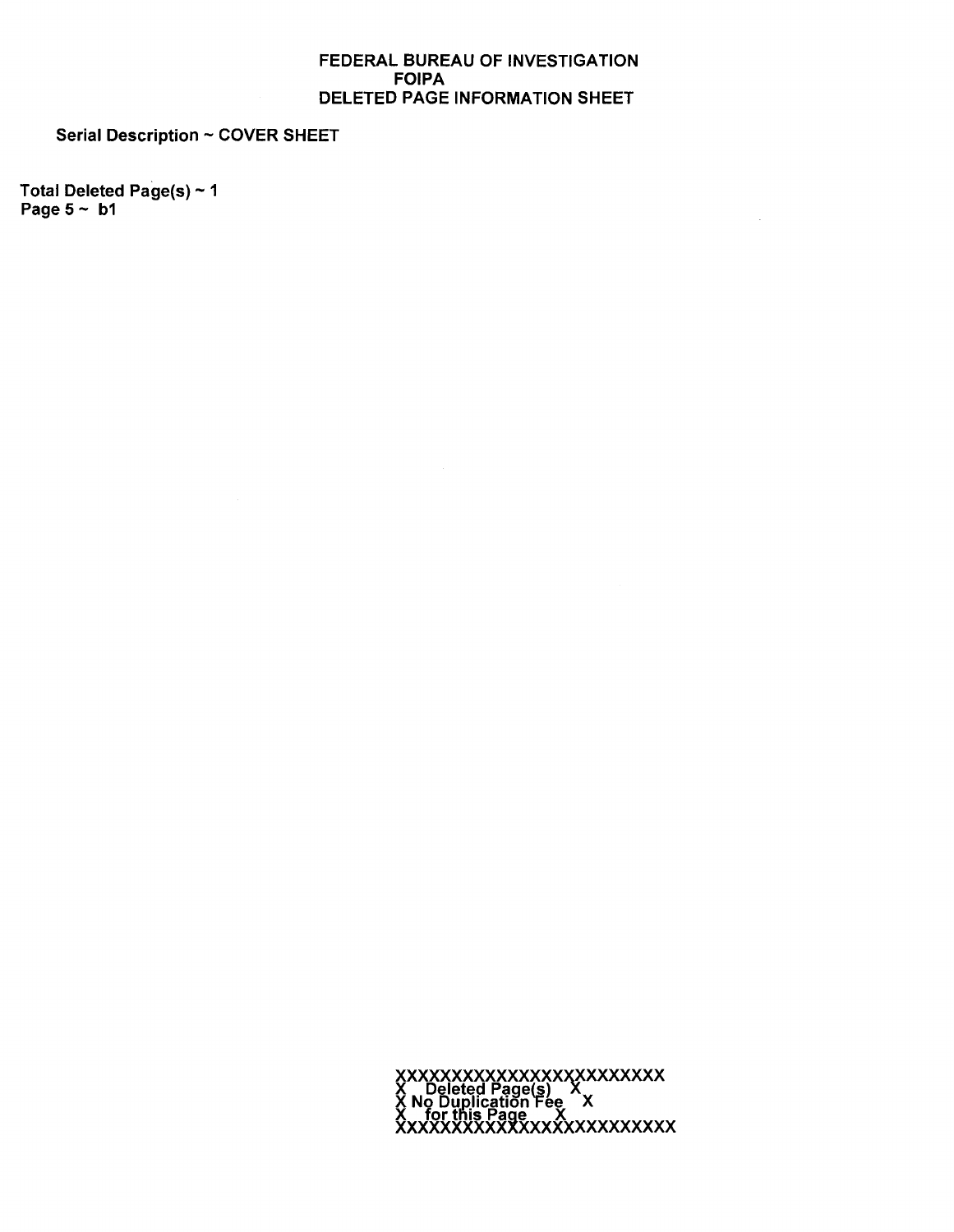

SEO ET//NOFORN//10292029

# **(U) Assessment of Documents Relating to US Schools**

**29 October 2004** 

DATE: 02-03-2011 FBI INFO. CLASSIFIED BY uc/baw 60324 REASON: 1. 4 (c) DECLASSIFY ON: 02-03-2036

CLBY: G3 CL REASON: 1.5(c) DECL ON: 10292029

**Division** 

SECXET//NOFORN//10292029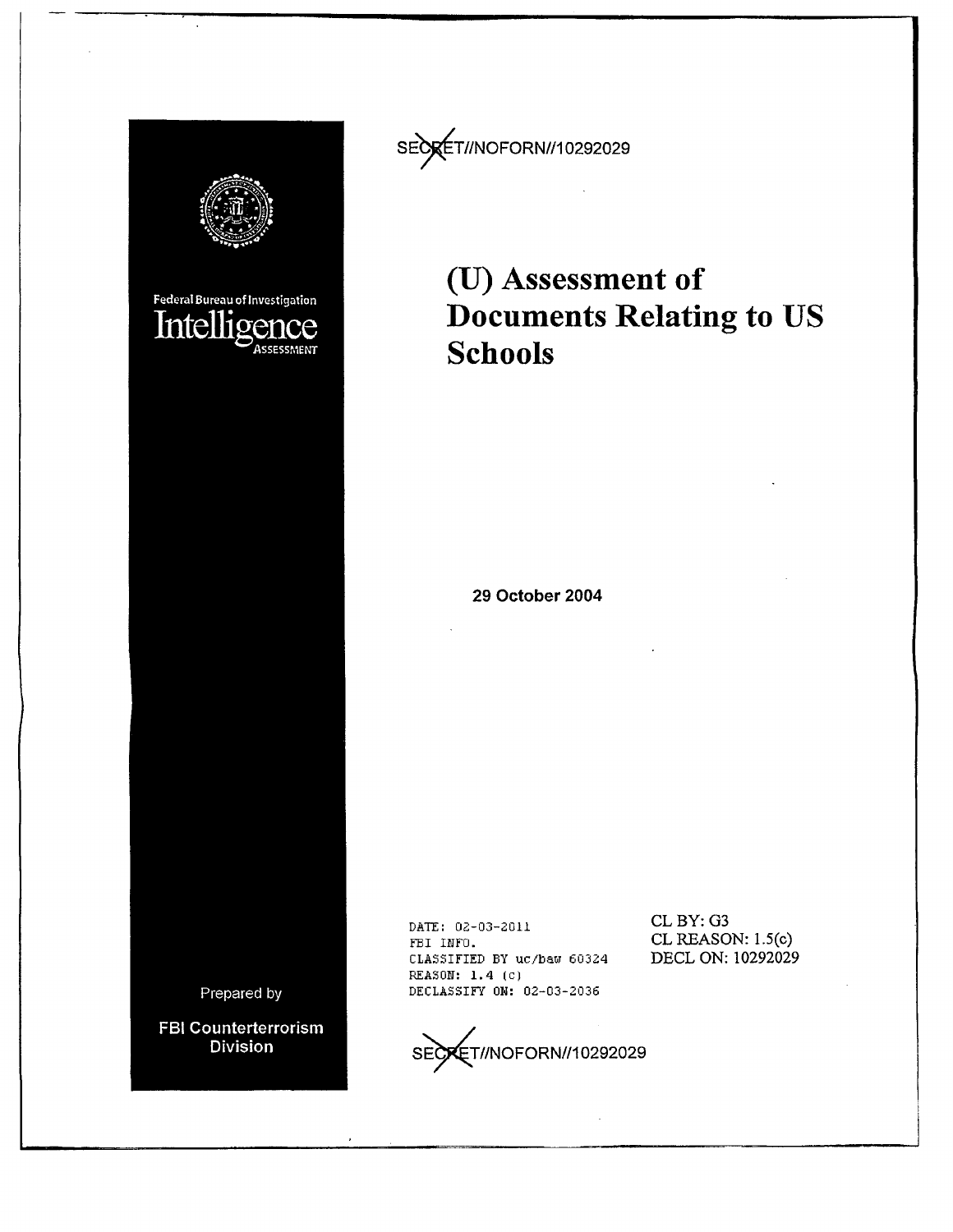



This intelligence assessment was produced by the FBI's Counterterrorism Division with a contribution from DHS.

SECRET//NOFORN//10292029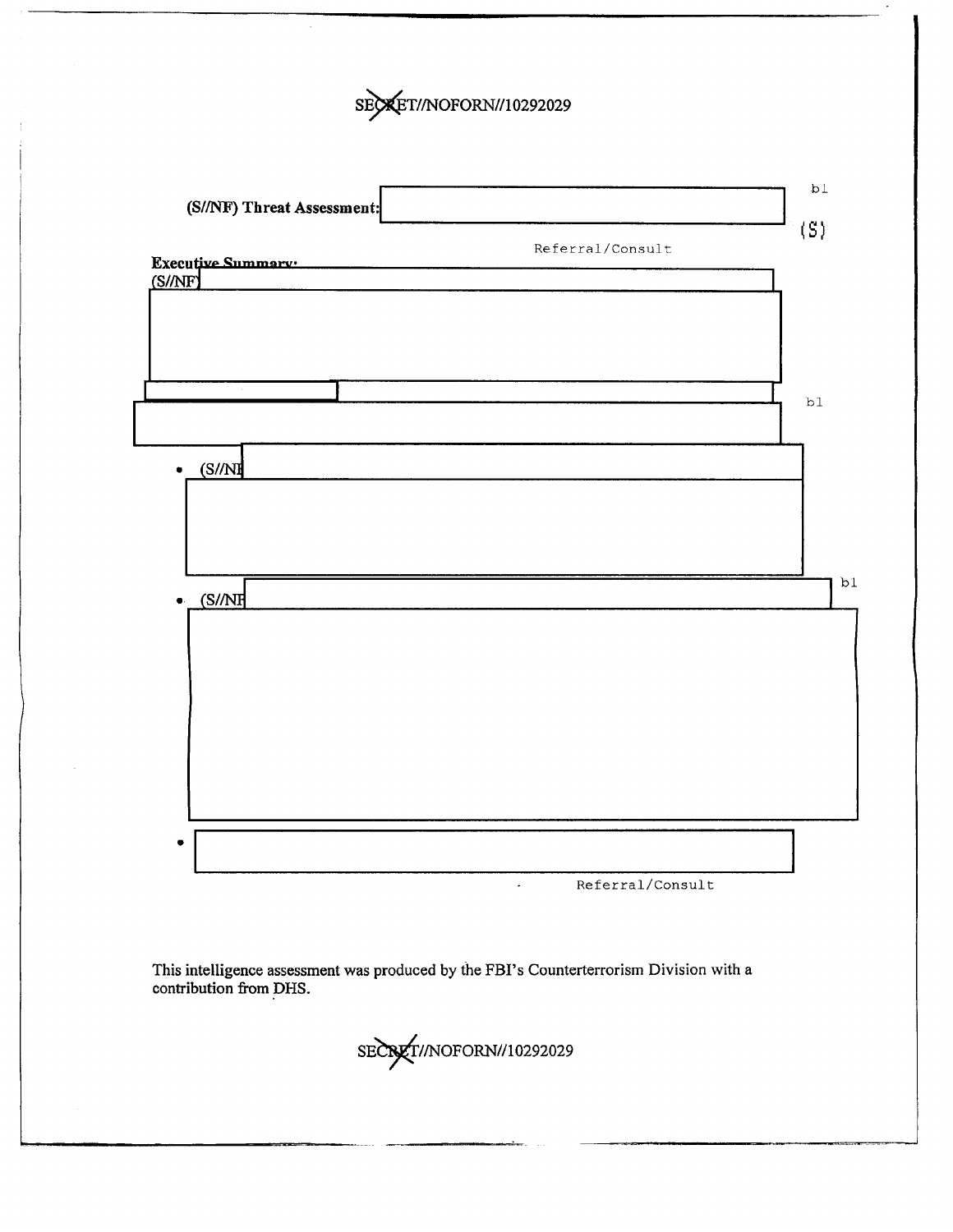## SECKET//NOFORN//10292029

*Background* 

Referral/Consult

*Overview of School Information Found on CDs* 

 $(S/NF)$ 

bl

\$P&RET//NOFORN//10292029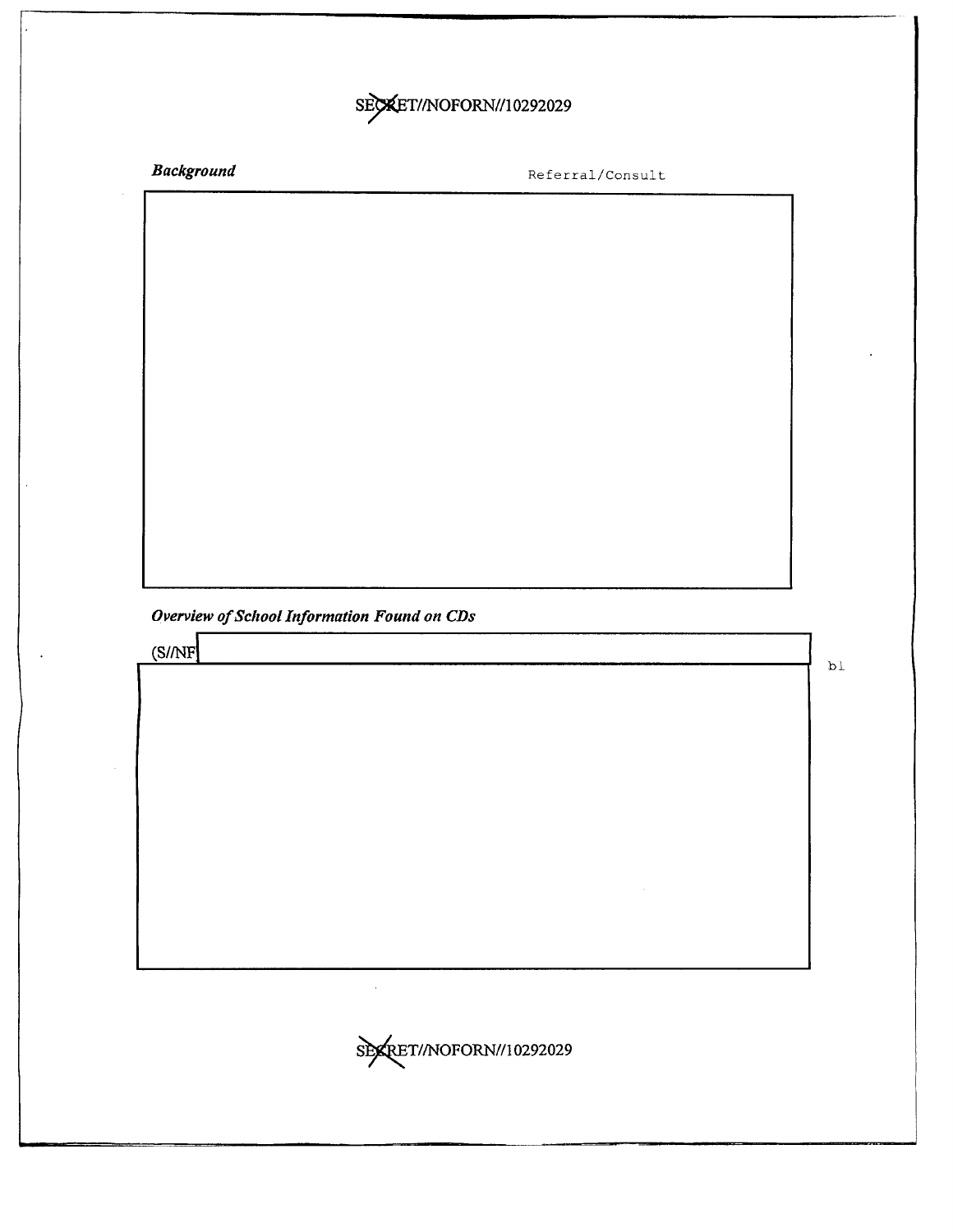SECRET//NOFORN//10292029

| <b>Possible Extremist Ties</b>                      | b6<br>b7c        |
|-----------------------------------------------------|------------------|
| (S//NF)                                             | b1               |
|                                                     | 7ड)              |
| ٠                                                   | Referral/Consult |
| <b>IS/NET</b><br>(S//REL TO USA AND MCF             | b1               |
|                                                     |                  |
| <b>Intelligence Gaps and Questions</b>              | $\bullet$        |
| (S/NF)                                              | b1               |
| (S/NF)                                              |                  |
|                                                     |                  |
| SECRET/NOFORN//10292029<br><b>Contract Contract</b> |                  |